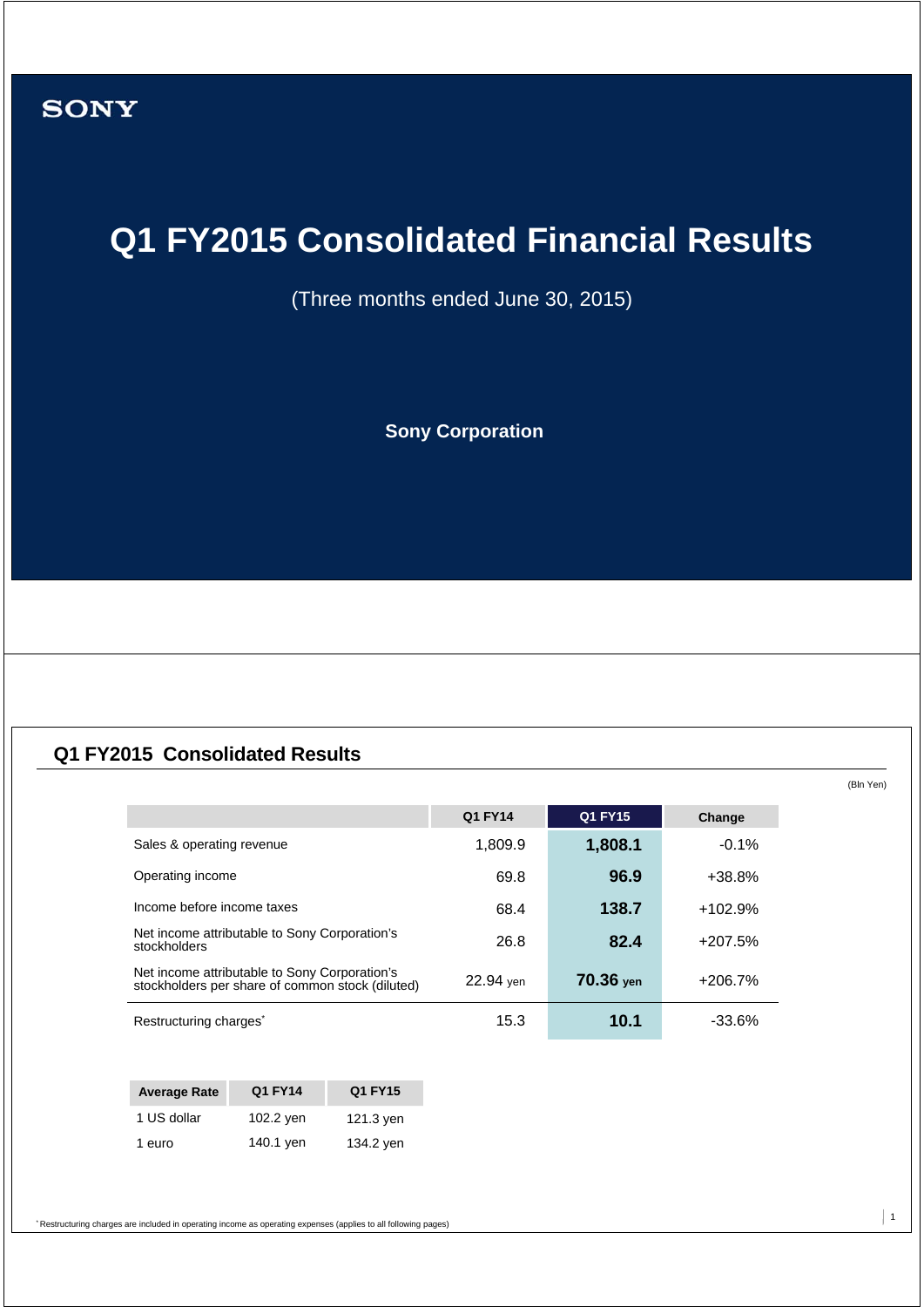### **Q1 FY2015 Results by Segment**

|                                    |                  | Q1 FY14 | Q1 FY15 | Change          | <b>FX Impact</b> | (Bln Yen) |
|------------------------------------|------------------|---------|---------|-----------------|------------------|-----------|
| <b>Mobile Communications</b>       | Sales            | 335.0   | 280.5   | $-16.3%$        | $+2%$            |           |
| (MC)                               | Operating income | $-1.6$  | $-22.9$ | $-21.3$ bln yen | $-25.4$ bln yen  |           |
| Game &                             | <b>Sales</b>     | 257.5   | 288.6   | $+12.1%$        | $+5%$            |           |
| <b>Network Services (G&amp;NS)</b> | Operating income | 4.3     | 19.5    | $+15.1$ bln yen | $-15.6$ bln yen  |           |
| <b>Imaging Products &amp;</b>      | <b>Sales</b>     | 164.6   | 170.4   | $+3.5%$         | $+8%$            |           |
| <b>Solutions (IP&amp;S)</b>        | Operating income | 17.4    | 21.3    | $+3.9$ bln yen  | $+2.0$ bln yen   |           |
| <b>Home Entertainment &amp;</b>    | <b>Sales</b>     | 293.7   | 253.1   | $-13.8%$        | $+7%$            |           |
| Sound (HE&S)                       | Operating income | 8.8     | 10.9    | $+2.1$ bln yen  | -7.7 bln yen     |           |
| <b>Device</b>                      | <b>Sales</b>     | 176.1   | 237.9   | $+35.1%$        | $+17%$           |           |
|                                    | Operating income | 11.5    | 30.3    | $+18.8$ bln yen | $+11.0$ bln yen  |           |
| <b>Pictures</b>                    | <b>Sales</b>     | 194.8   | 171.5   | $-11.9%$        | $+14%$           |           |
|                                    | Operating income | 7.8     | $-11.7$ | $-19.5$ bln yen |                  |           |
| Music                              | <b>Sales</b>     | 120.0   | 130.2   | $+8.5%$         | $+11%$           |           |
|                                    | Operating income | 11.6    | 31.8    | $+20.1$ bln yen |                  |           |
| <b>Financial Services</b>          | Revenue          | 247.0   | 279.4   | $+13.1%$        |                  |           |
|                                    | Operating income | 43.8    | 46.0    | $+2.2$ bln yen  |                  |           |
| <b>All Other</b>                   | <b>Sales</b>     | 102.9   | 79.3    | $-22.9%$        |                  |           |
|                                    | Operating income | $-20.0$ | $-5.0$  | $+15.0$ bln yen |                  |           |
| <b>Corporate and elimination</b>   | <b>Sales</b>     | $-81.7$ | $-82.9$ |                 |                  |           |
|                                    | Operating income | $-13.9$ | $-23.2$ | -9.3 bln yen    |                  |           |
| <b>Consolidated total</b>          | Sales            | 1.809.9 | 1.808.1 | $-0.1%$         |                  |           |
|                                    | Operating income | 69.8    | 96.9    | $+27.1$ bln yen |                  |           |

- Due to Sony's modification to its organizational structure on and after April 1, 2015, certain figures in PY14 fand FY14 fand Bolloming bages)<br>- Sales and Revenue in each business segment represents sales and revenue rec

# **FY2015 Consolidated Results Forecast**

|                                                               | <b>FY14</b> | FY15 April FCT  | FY15 July FCT   | <b>Change from April FCT</b> |
|---------------------------------------------------------------|-------------|-----------------|-----------------|------------------------------|
| Sales & operating revenue                                     | 8,215.9     | 7,900           | 7,900           |                              |
| Operating income                                              | 68.5        | 320             | 320             |                              |
| Income before income taxes                                    | 39.7        | 345             | 345             |                              |
| Net income attributable to Sony Corporation's<br>stockholders | $-126.0$    | 140             | 140             |                              |
| Capital expenditures*1                                        | 251.0       | 510             | 510             |                              |
| Depreciation & amortization <sup>*2</sup>                     | 354.6       | 365             | 365             |                              |
| Research & development                                        | 464.3       | 490             | 490             |                              |
|                                                               |             |                 | Assumption      |                              |
| Foreign exchange rates                                        | Actual      | Assumption      | (Q2-Q4 FY15)    |                              |
| 1 US dollar                                                   | 109.9 yen   | Approx. 120 yen | Approx. 125 yen |                              |
| 1 euro                                                        | 138.8 yen   | Approx. 125 yen | Approx. 130 yen |                              |

\*1 Does not include the increase in intangible assets resulting from acquisitions (applies to all following pages) \*2 Includes amortization expenses for intangible assets and for deferred insurance acquisition costs

 $\mid$  2

(Bln Yen)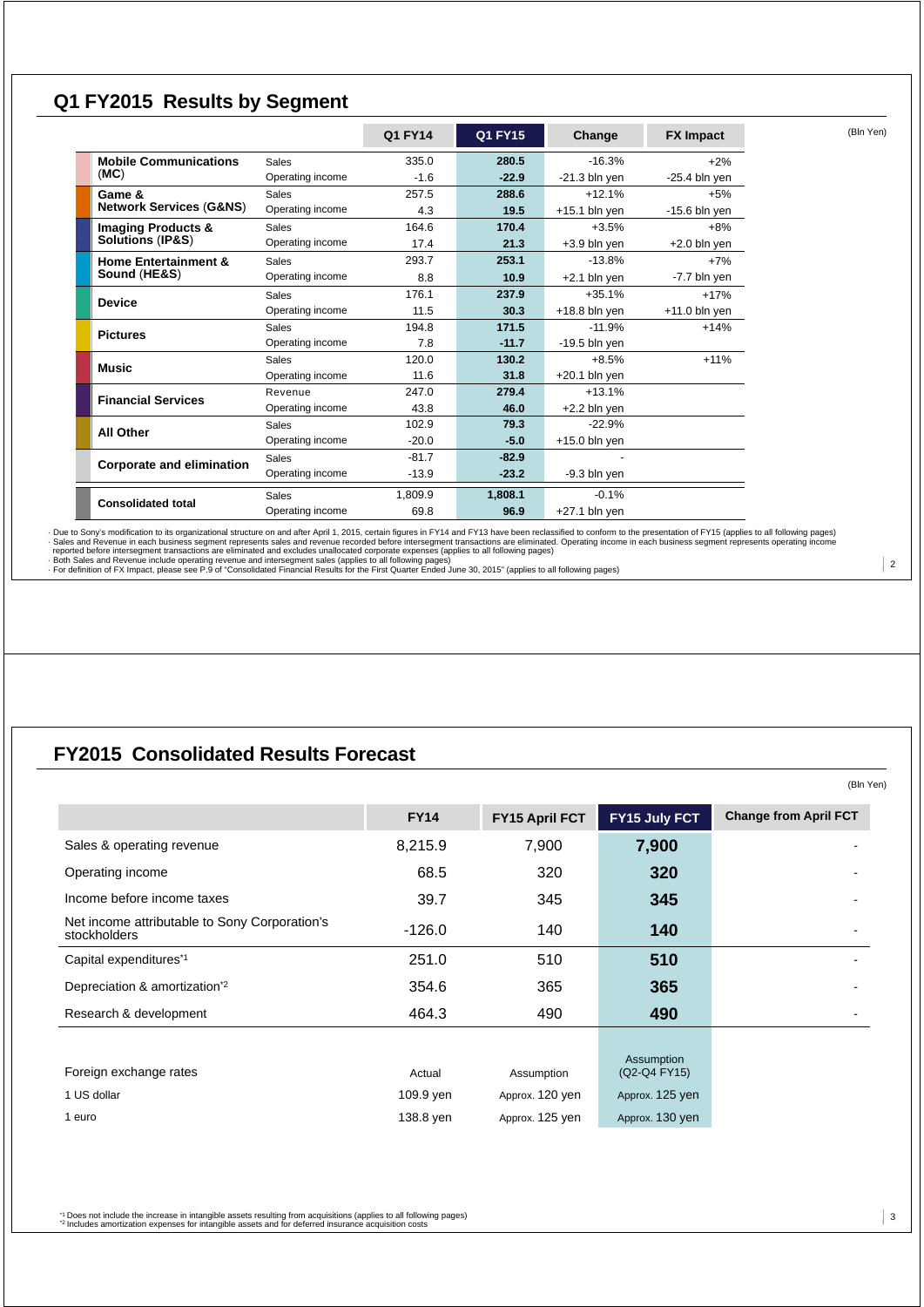### **FY2015 Results Forecast by Segment**

|                                                |                  |             | <b>FY15</b>      | <b>FY15</b>     | Change from      | Segmer                          |
|------------------------------------------------|------------------|-------------|------------------|-----------------|------------------|---------------------------------|
|                                                |                  | <b>FY14</b> | <b>April FCT</b> | <b>July FCT</b> | <b>April FCT</b> | Rate As                         |
| <b>Mobile Communications</b>                   | Sales            | 1.410.2     | 1,310            | 1,190           | $-9.2%$          | $(Q2-C)$                        |
| (MC)                                           | Operating income | $-217.6$    | $-39$            | -60             | $-21.0$ bln yen  | 1 US dollar                     |
| Game &                                         | <b>Sales</b>     | 1,388.0     | 1,370            | 1,490           | $+8.8%$          |                                 |
| <b>Network Services (G&amp;NS)</b>             | Operating income | 48.1        | 40               | 60              | $+20.0$ bln yen  | 1 euro                          |
| <b>Imaging Products &amp;</b>                  | <b>Sales</b>     | 720         | 690              | 720             | $+4.3%$          | The impact of                   |
| <b>Solutions (IP&amp;S)</b>                    | Operating income | 54.7        | 50               | 60              | $+10.0$ bln yen  | the assumed<br>results and th   |
| <b>Home Entertainment &amp;</b>                | <b>Sales</b>     | 1,238.1     | 1,160            | 1,160           |                  | individual seg                  |
| Sound (HE&S)                                   | Operating income | 24.1        | 22               | 22              |                  | forecasts has<br>forecast for A |
| <b>Device</b>                                  | <b>Sales</b>     | 927.1       | 1,080            | 1,100           | $+1.9%$          |                                 |
|                                                | Operating income | 89.0        | 121              | 121             |                  |                                 |
| <b>Pictures</b>                                | <b>Sales</b>     | 878.7       | 1,020            | 1,020           |                  |                                 |
|                                                | Operating income | 58.5        | 64               | 64              |                  |                                 |
| <b>Music</b>                                   | <b>Sales</b>     | 559.2       | 550              | 550             |                  |                                 |
|                                                | Operating income | 60.6        | 74               | 74              |                  |                                 |
| <b>Financial Services</b>                      | Revenue          | 1,083.6     | 1,060            | 1,060           |                  |                                 |
|                                                | Operating income | 193.3       | 175              | 175             |                  |                                 |
| All Other.<br><b>Corporate and elimination</b> | Operating income | $-242.2$    | $-187$           | $-196$          | $-9.0$ bln yen   |                                 |
|                                                | <b>Sales</b>     | 8.215.9     | 7,900            | 7,900           |                  |                                 |
| <b>Consolidated total</b>                      | Operating income | 68.5        | 320              | 320             |                  |                                 |

### (Bln Yen) **Segment Forecast Rate Assumption (Q2-Q4 FY15)** 123 yen

f the difference between rates for the consolidated results and the rates used when the in this securements been included in the , boom<br>Il Other

134 yen

 $\vert$  4

### **Mobile Communications Segment**

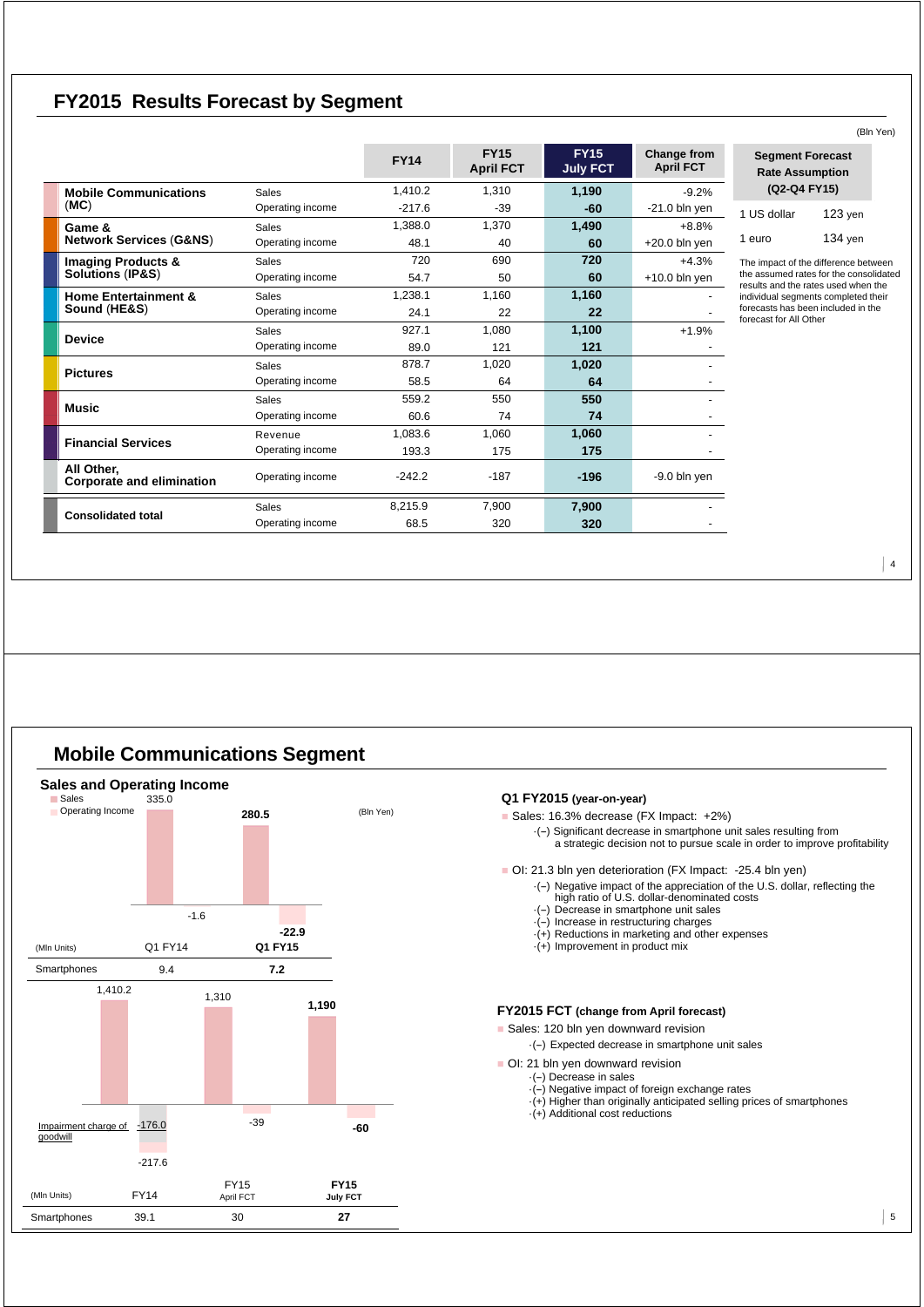

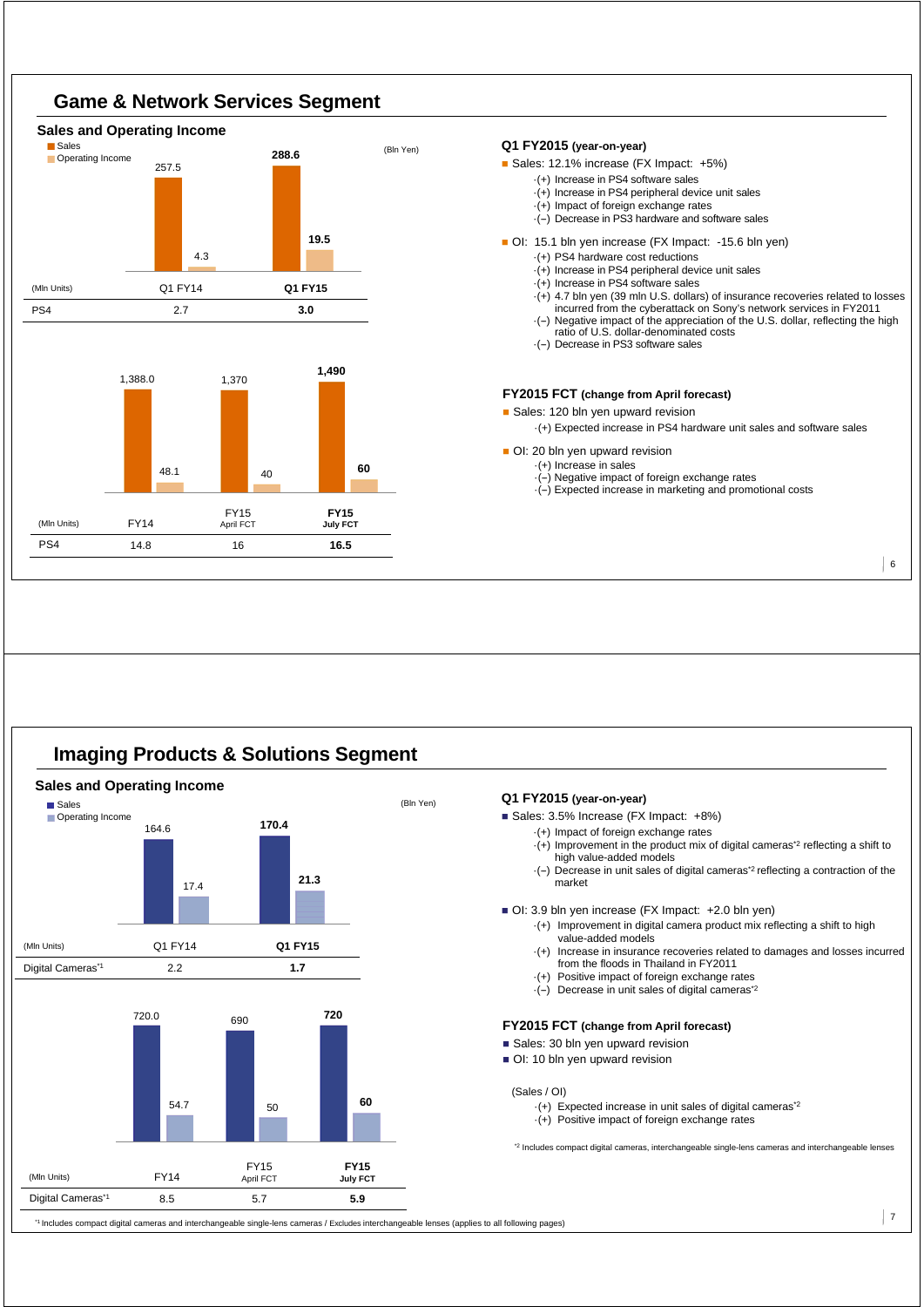

#### **Q1 FY2015 (year-on-year)**

Sales: 13.8% decrease (FX Impact: +7%)

- ·(--) Decrease in unit sales of LCD televisions, mainly in the mid-range
- ·(--) Decrease in home audio and video unit sales reflecting contraction of the market
- OI: 2.1 bln yen increase (FX Impact: -7.7 bln yen)
	- ·(+) Cost reductions
	- $\cdot$ (+) Improvement in product mix reflecting a shift to high value-added models
	- ·(--) Decrease in LCD televisions and home audio and video unit sales
	- $\cdot$ (-) Negative impact of the appreciation of the U.S.dollar, reflecting the high ratio of U.S. dollar-denominated costs

#### **FY2015 FCT**

Sales / OI: Remain unchanged from April forecast

8





#### **Q1 FY2015 (year-on-year)**

Sales: 35.1% increase (FX Impact: +17%)

- ·(+) Significant increase in sales of image sensors reflecting higher
	- demand for image sensors for mobile products
- ·(+) Impact of foreign exchange rates
- ·(+) Significant increase in sales of camera modules

OI: 18.8 bln yen increase (FX Impact: +11.0 bln yen)

- ·(+) Increase in sales of image sensors
- $\cdot$ (+) Positive impact of foreign exchange rates

#### **FY2015 FCT (change from April forecast)**

- Sales: 20 bln yen upward revision
	- ·(+) Expected increase in image sensor sales reflecting the impact of foreign exchange rates
	- ·(--) Expected decrease in battery business sales

#### OI: Remain unchanged

- ·(+) Increase in image sensor sales
	- $\cdot$ (-) Decrease in battery business sales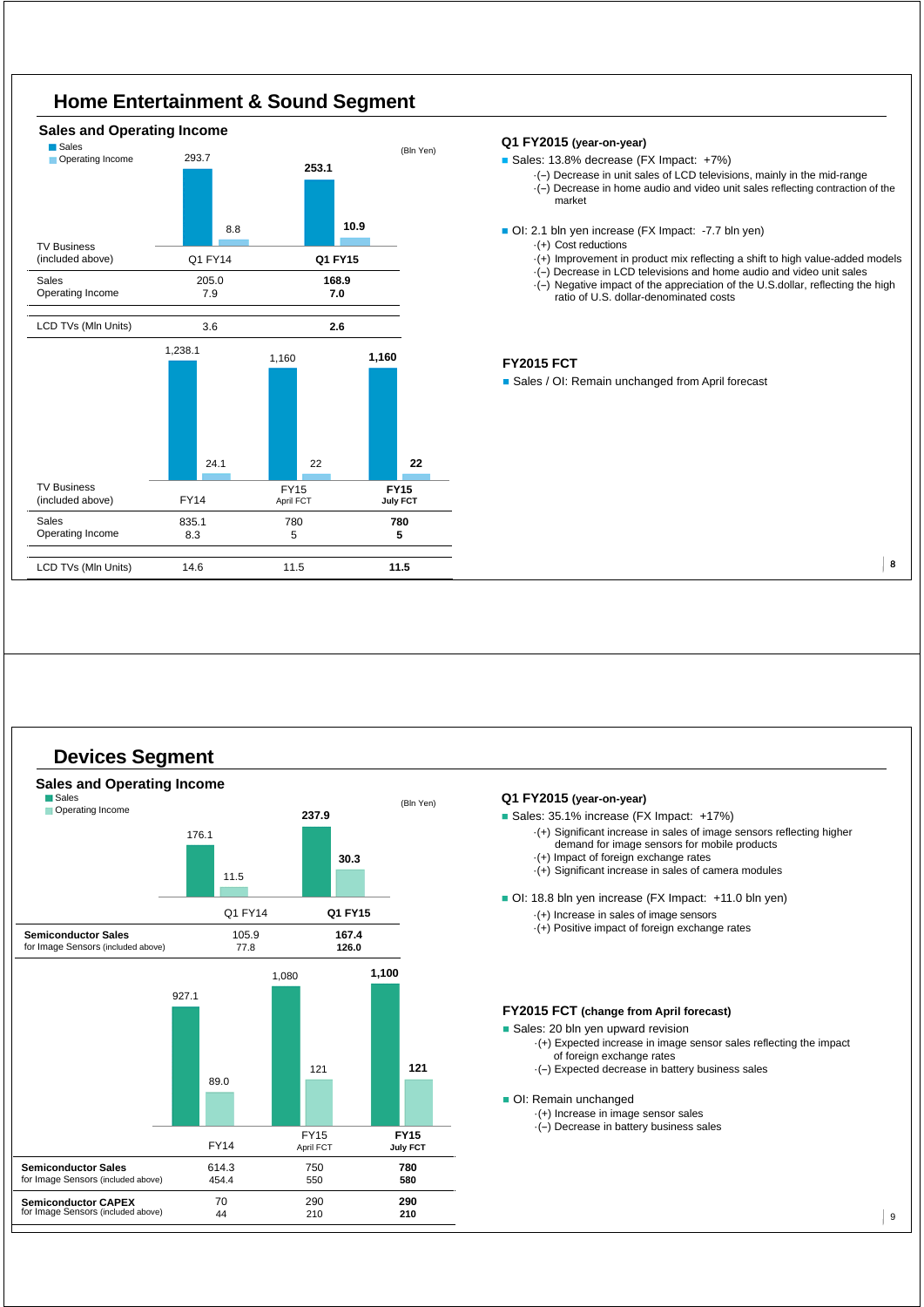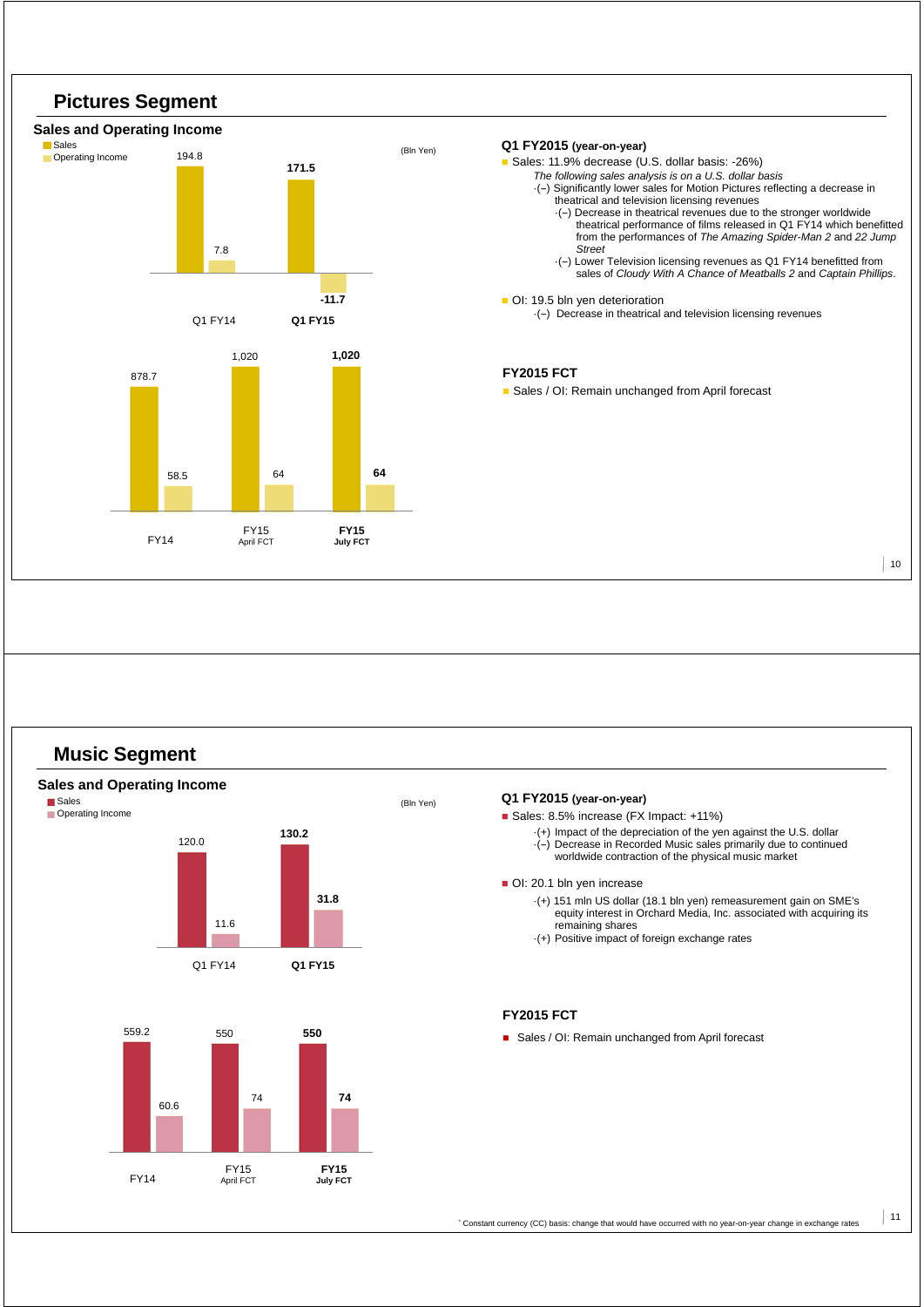

### **Inventory by Segment [Reclassified]**

|                                                   | <b>FY13</b> |                | <b>FY14</b>    |                |       | <b>FY15</b>    |
|---------------------------------------------------|-------------|----------------|----------------|----------------|-------|----------------|
|                                                   |             | Q <sub>1</sub> | Q <sub>2</sub> | Q <sub>3</sub> | Q4    | Q <sub>1</sub> |
| <b>Mobile Communications</b><br>(MC)              | 132.5       | 116.8          | 142.3          | 144.0          | 94.0  | 129.6          |
| Game &<br><b>Network Services (G&amp;NS)</b>      | 91.9        | 128.2          | 193.7          | 97.4           | 86.6  | 116.8          |
| <b>Imaging Products &amp;</b><br>Solutions (IP&S) | 79.9        | 84.2           | 90.1           | 97.0           | 76.0  | 86.6           |
| <b>Home Entertainment &amp;</b><br>Sound (HE&S)   | 157.6       | 174.4          | 219.7          | 164.5          | 133.0 | 149.1          |
| <b>Devices</b>                                    | 157.0       | 176.8          | 177.4          | 167.1          | 171.9 | 193.5          |
| <b>Pictures</b>                                   | 39.6        | 44.6           | 48.0           | 49.7           | 54.1  | 55.9           |
| <b>Music</b>                                      | 13.2        | 13.1           | 14.1           | 16.4           | 14.5  | 14.7           |
| <b>All Other and Corporate</b>                    | 62.2        | 53.9           | 61.5           | 45.4           | 35.3  | 34.2           |
| <b>Consolidated total</b>                         | 733.9       | 792.0          | 946.8          | 781.5          | 665.4 | 780.4          |

(Bln Yen)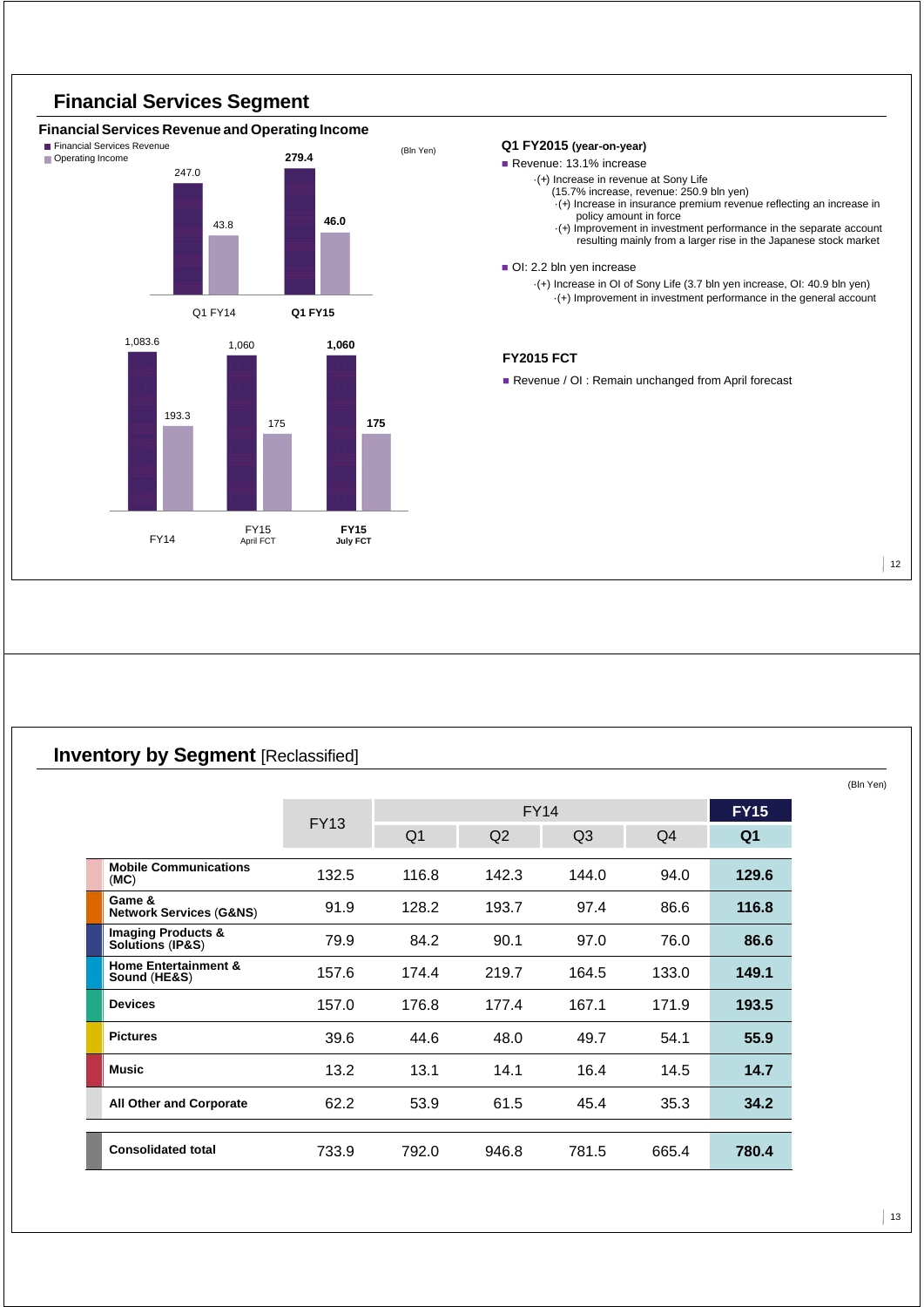# **Long-lived Assets and Goodwill by Segment** [Reclassified]

|                                                 |                   | <b>FY14</b> | <b>FY15</b> |
|-------------------------------------------------|-------------------|-------------|-------------|
|                                                 |                   |             | Q1          |
| <b>Mobile Communications</b>                    | Long-lived assets | 92.1        | 90.2        |
| (MC)                                            | Goodwill          | 3.3         | 3.3         |
| Game &                                          | Long-lived assets |             | 126.6       |
| <b>Network Services (G&amp;NS)</b>              | Goodwill          | 154.4       | 155.2       |
| <b>Imaging Products &amp;</b>                   | Long-lived assets | 65.8        | 64.1        |
| <b>Solutions (IP&amp;S)</b>                     | Goodwill          | 6.1         | 6.3         |
| <b>Home Entertainment &amp;</b><br>Sound (HE&S) | Long-lived assets | 22.9        | 27.4        |
|                                                 | Goodwill          |             |             |
| <b>Device</b>                                   | Long-lived assets | 352.1       | 365.9       |
|                                                 | Goodwill          | 37.8        | 39.0        |
| <b>Pictures</b>                                 | Long-lived assets | 143.5       | 146.7       |
|                                                 | Goodwill          | 224.2       | 230.8       |
| <b>Music</b>                                    | Long-lived assets | 244.8       | 263.6       |
|                                                 | Goodwill          | 132.4       | 171.1       |
| <b>Financial Services</b>                       | Long-lived assets | 50.4        | 49.3        |
|                                                 | Goodwill          | 2.3         | 2.3         |
| <b>All Other and Corporate</b>                  | Long-lived assets | 287.2       | 295.7       |
|                                                 | Goodwill          | 0.8         | 0.9         |
|                                                 | Long-lived assets | 1,381.6     | 1,429.5     |
| <b>Consolidated total</b>                       | Goodwill          | 561.3       | 608.9       |

· Long-lived assets include property, plant and equipment and intangible assets

# **"Depreciation & Amortization" and "Restructuring Charges" by Segment** [Reclassified]

|                                    |                              |             |                |          | <b>FY15</b>    |                |           |                |
|------------------------------------|------------------------------|-------------|----------------|----------|----------------|----------------|-----------|----------------|
|                                    |                              | <b>FY13</b> | Q <sub>1</sub> | Q2       | Q <sub>3</sub> | Q <sub>4</sub> | <b>FY</b> | Q <sub>1</sub> |
| <b>Mobile Communications</b>       | Depreciation & Amortization  | 23.815      | 6,949          | 4,951    | 6.072          | 6.156          | 24,128    | 6,196          |
| (MC)                               | <b>Restructuring Charges</b> | 3.611       | 13             | 43       | 1.790          | 3,945          | 5,791     | 8,052          |
| Game &                             | Depreciation & Amortization  | 16.529      | 4,000          | 4,426    | 4,740          | 5,170          | 18,336    | 4,640          |
| <b>Network Services (G&amp;NS)</b> | <b>Restructuring Charges</b> | 371         | 64             | $\Omega$ | 12             | 7.196          | 7.272     | 15             |
| <b>Imaging Products &amp;</b>      | Depreciation & Amortization  | 38.080      | 6,967          | 8,293    | 7,243          | 9.272          | 31,775    | 7,012          |
| Solutions (IP&S)                   | <b>Restructuring Charges</b> | 3,422       | 129            | 71       | 314            | 6.762          | 7,277     | 44             |
| <b>Home Entertainment &amp;</b>    | Depreciation & Amortization  | 25.806      | 6,105          | 6,138    | 6,356          | 6.639          | 25,238    | 5,581          |
| Sound (HE&S)                       | <b>Restructuring Charges</b> | 1.592       | 540            | 38       | 2              | 1.381          | 1.960     | -57            |
| <b>Devices</b>                     | Depreciation & Amortization  | 106,472     | 21,014         | 21,588   | 21.967         | 23,226         | 87,795    | 24,135         |
|                                    | <b>Restructuring Charges</b> | 8,894       | 542            | 2,823    | 220            | 3,837          | 7,422     | $-30$          |
| <b>Pictures</b>                    | Depreciation & Amortization  | 18.078      | 4.565          | 4.691    | 5.241          | 5.483          | 19.980    | 5,252          |
|                                    | <b>Restructuring Charges</b> | 6.735       | 0              | 16       | 166            | 1.736          | 1,918     | 49             |
| <b>Music</b>                       | Depreciation & Amortization  | 15.572      | 3,594          | 3,669    | 3,652          | 3.729          | 14,644    | 4,181          |
|                                    | <b>Restructuring Charges</b> | 685         | 25             | 34       | 1,317          | 738            | 2,114     | 77             |
| <b>Financial Services</b>          | Depreciation & Amortization  | 54,348      | 15,619         | 13,602   | 13,770         | 23,232         | 66,223    | 16,521         |
|                                    | <b>Restructuring Charges</b> | 0           | 0              | 0        | 0              | 0              | $\Omega$  | 0              |
| All Other                          | Depreciation & Amortization  | 26,925      | 2,714          | 2,461    | 2,620          | 4,559          | 12,354    | 1,700          |
| Corporate                          | Depreciation & Amortization  | 51,070      | 12,771         | 12,630   | 12,672         | 16,078         | 54,151    | 11,803         |
| All Other and Corporate            | <b>Restructuring Charges</b> | 55,279      | 13.949         | 6,398    | 5,225          | 38,708         | 64,280    | 1,981          |
|                                    | Depreciation & Amortization  | 376,695     | 84,298         | 82,449   | 84,333         | 103,544        | 354,624   | 87,021         |
| <b>Consolidated total</b>          | <b>Restructuring Charges</b> | 80,589      | 15.262         | 9,424    | 9.048          | 64.302         | 98.036    | 10,131         |

<sup>15</sup> · Restructuring Charges include depreciation associated with restructured assets

 $\vert$  14

(Mln Yen)

(Bln Yen)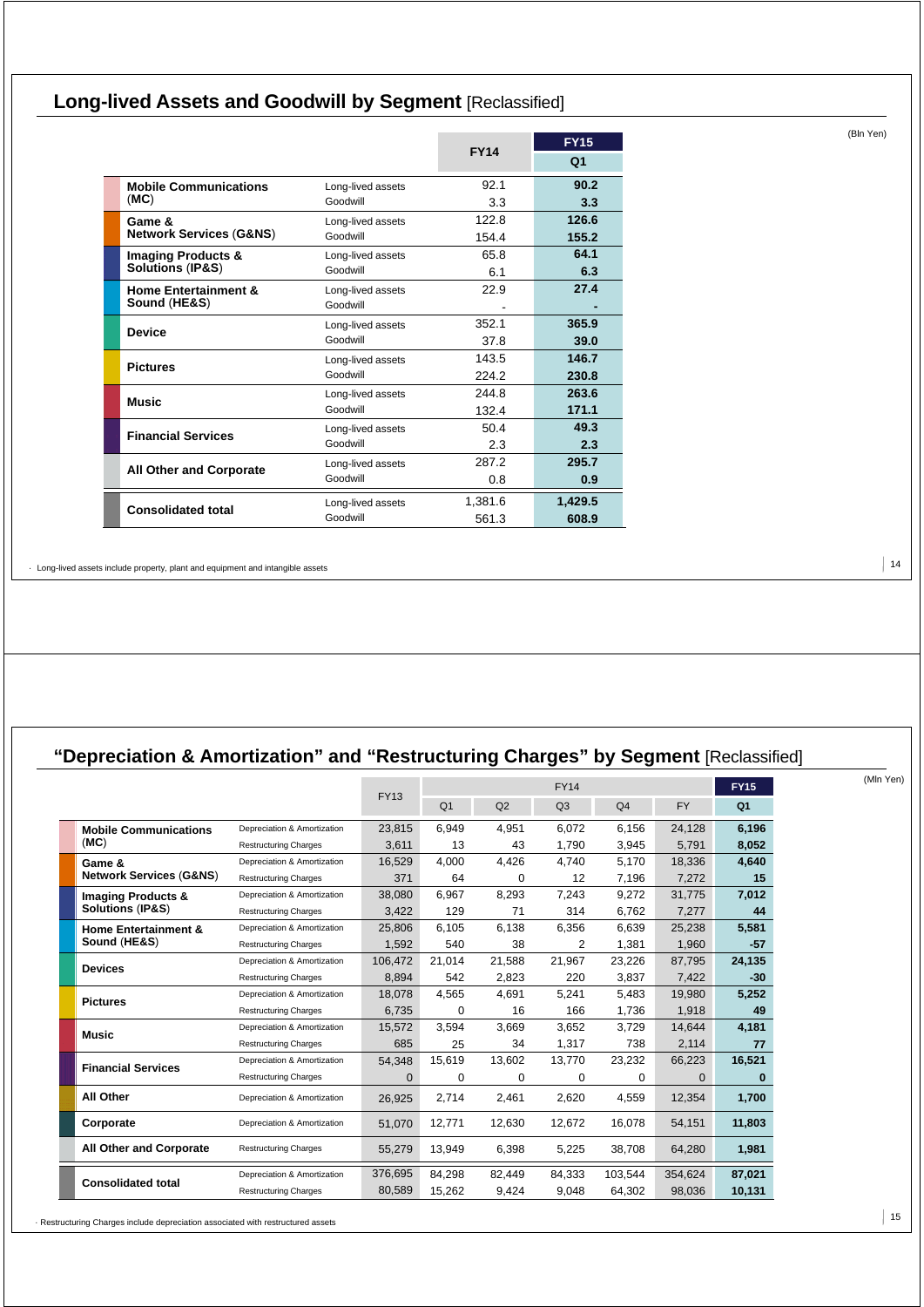| <b>Results by Segment [Reclassified]</b> |                  |             |                |            |                |                |            |                |  |
|------------------------------------------|------------------|-------------|----------------|------------|----------------|----------------|------------|----------------|--|
|                                          |                  | <b>FY13</b> |                |            | <b>FY14</b>    |                |            | <b>FY15</b>    |  |
|                                          |                  | <b>FY</b>   | Q <sub>1</sub> | Q2         | Q <sub>3</sub> | Q <sub>4</sub> | <b>FY</b>  | Q <sub>1</sub> |  |
| <b>Mobile Communications</b>             | Sales            | 1,265,014   | 334,980        | 329,466    | 450.858        | 294,911        | 1,410,215  | 280,524        |  |
| (MC)                                     | Operating income | 8,721       | $-1,609$       | $-170.588$ | 10.356         | $-55,733$      | $-217,574$ | $-22,924$      |  |
| Game &                                   | Sales            | 1,043,858   | 257,530        | 309,479    | 531,537        | 289,483        | 1,388,029  | 288,589        |  |
| <b>Network Services (G&amp;NS)</b>       | Operating income | $-18.845$   | 4,319          | 21,790     | 27,608         | $-5,613$       | 48.104     | 19,459         |  |
| <b>Imaging Products &amp;</b>            | Sales            | 741,203     | 164,600        | 178,610    | 201,041        | 175,719        | 719,970    | 170,371        |  |
| Solutions (IP&S)                         | Operating income | 26.327      | 17,409         | 20,098     | 22,986         | $-5,809$       | 54.684     | 21,271         |  |
| <b>Home Entertainment &amp;</b>          | Sales            | 1,199,738   | 293,743        | 289,659    | 420,247        | 234,408        | 1,238,057  | 253,149        |  |
| Sound (HE&S)                             | Operating income | $-20,982$   | 8,834          | 9,065      | 25,993         | $-19,790$      | 24,102     | 10,923         |  |
|                                          | Sales            | 741,820     | 176,085        | 240,415    | 285,944        | 224,636        | 927,080    | 237,897        |  |
| <b>Devices</b>                           | Operating income | $-16.937$   | 11,500         | 28,335     | 53,833         | $-4,637$       | 89,031     | 30,342         |  |
|                                          | Sales            | 829,584     | 194,770        | 182,183    | 206,580        | 295,148        | 878,681    | 171,549        |  |
| <b>Pictures</b>                          | Operating income | 51,619      | 7,831          | $-1,041$   | 6,219          | 45,518         | 58,527     | $-11,687$      |  |
|                                          | Sales            | 516,956     | 120,037        | 120,619    | 167,525        | 151,063        | 559,244    | 130,191        |  |
| <b>Music</b>                             | Operating income | 52,406      | 11.634         | 12,163     | 25,923         | 10,884         | 60,604     | 31,750         |  |
|                                          | Revenue          | 993,846     | 246,967        | 269,576    | 304,926        | 262,160        | 1,083,629  | 279,386        |  |
| <b>Financial Services</b>                | Operating income | 170.292     | 43.772         | 47,686     | 50,850         | 50,999         | 193.307    | 45,972         |  |
|                                          | Sales            | 764.374     | 102.919        | 82.001     | 116.127        | 80,705         | 381.752    | 79,341         |  |
| All Other                                | Operating income | $-134,371$  | $-19,951$      | $-19.784$  | $-15,902$      | $-52,246$      | $-107.882$ | $-4,960$       |  |
|                                          | Sales            | $-329.128$  | $-81,723$      | $-100,497$ | $-118,036$     | $-70,521$      | $-370.777$ | $-82,938$      |  |
| <b>Corporate and elimination</b>         | Operating income | $-91,735$   | $-13,925$      | $-33,312$  | $-25,771$      | $-61,346$      | $-134,355$ | $-23,239$      |  |
|                                          | Sales            | 7,767,266   | 1,809,908      | 1,901,511  | 2,566,749      | 1,937,712      | 8,215,880  | 1,808,059      |  |
| <b>Consolidated total</b>                | Operating income | 26,495      | 69,814         | $-85,588$  | 182,095        | $-97.773$      | 68,548     | 96,907         |  |
|                                          |                  |             |                |            |                |                |            |                |  |

# **Sales to Customers by Product Category (to external customers)** [Reclassified]

|                                    |                                 | <b>FY13</b> | <b>FY14</b>    |           |                |                | <b>FY15</b> | (Mln Yen)      |    |
|------------------------------------|---------------------------------|-------------|----------------|-----------|----------------|----------------|-------------|----------------|----|
|                                    |                                 |             | Q <sub>1</sub> | Q2        | Q <sub>3</sub> | Q <sub>4</sub> | <b>FY</b>   | Q <sub>1</sub> |    |
| <b>Mobile Communications (MC)</b>  |                                 | 1,262,849   | 334,742        | 329,212   | 450.600        | 294,625        | 1,409,179   | 279,536        |    |
|                                    | Hardware                        | 513,425     | 136,873        | 160,689   | 321,744        | 114,451        | 733,757     | 129,465        |    |
| <b>Game &amp; Network Services</b> | Network                         | 200.229     | 69,253         | 71,123    | 102.025        | 109.066        | 351,467     | 105,801        |    |
| (G&NS)                             | Other                           | 232,825     | 25,242         | 53,942    | 75.473         | 52,265         | 206.922     | 30.632         |    |
|                                    | Total                           | 946.479     | 231,368        | 285,754   | 499.242        | 275,782        | 1,292,146   | 265,898        |    |
|                                    | <b>Digital Imaging Products</b> | 442,723     | 106,135        | 109,565   | 126,361        | 90,533         | 432,594     | 107,156        |    |
| <b>Imaging Products &amp;</b>      | <b>Professional Solutions</b>   | 277,417     | 55,716         | 64,822    | 70,658         | 80,707         | 271,903     | 57,120         |    |
| Solutions (IP&S)                   | Other                           | 17,334      | 2,285          | 2,765     | 3,410          | 3,301          | 11,761      | 3,981          |    |
|                                    | Total                           | 737,474     | 164,136        | 177,152   | 200,429        | 174,541        | 716,258     | 168,257        |    |
|                                    | Televisions                     | 754,308     | 204,989        | 199,742   | 280,572        | 149,765        | 835,068     | 168,920        |    |
| <b>Home Entertainment &amp;</b>    | Audio and Video                 | 431,519     | 87,414         | 89,023    | 138,013        | 82,364         | 396,814     | 81,311         |    |
| Sound (HE&S)                       | Other                           | 10,871      | 646            | 99        | 1,097          | 1,962          | 3,804       | 2,256          |    |
|                                    | Total                           | 1,196,698   | 293,049        | 288,864   | 419,682        | 234,091        | 1,235,686   | 252,487        |    |
|                                    | Semiconductors                  | 342,072     | 84,948         | 118,095   | 162,884        | 135,088        | 501,015     | 140,415        |    |
| <b>Devices</b>                     | Components                      | 207,833     | 50,039         | 54,287    | 59,415         | 54,194         | 217,935     | 50,155         |    |
|                                    | Other                           | 2,493       | 1.748          | 1,464     | 2,457          | 1,341          | 7,010       | 2,435          |    |
|                                    | Total                           | 552,398     | 136,735        | 173,846   | 224,756        | 190,623        | 725,960     | 193,005        |    |
|                                    | <b>Motion Pictures</b>          | 422,255     | 104,626        | 97,339    | 100,723        | 131,565        | 434,253     | 58,175         |    |
| <b>Pictures</b>                    | <b>Television Productions</b>   | 247,568     | 42,362         | 44,259    | 51,831         | 114,004        | 252,456     | 50,975         |    |
|                                    | <b>Media Networks</b>           | 158,845     | 47.678         | 40,309    | 53.916         | 47,702         | 189,605     | 62,270         |    |
|                                    | Total                           | 828.668     | 194,666        | 181,907   | 206.470        | 293,271        | 876.314     | 171,420        |    |
|                                    | <b>Recorded Music</b>           | 347,684     | 79,395         | 80,429    | 122,211        | 101,315        | 383,350     | 89,328         |    |
| <b>Music</b>                       | Music Publishing                | 66,869      | 16,288         | 16,366    | 16,675         | 21,630         | 70,959      | 17,844         |    |
|                                    | Visual Media and Platform       | 83,777      | 19,178         | 19,921    | 23,924         | 23,172         | 86,195      | 19,808         |    |
|                                    | Total                           | 498,330     | 114,861        | 116,716   | 162,810        | 146,117        | 540,504     | 126,980        |    |
| <b>Financial Services</b>          |                                 | 988,944     | 245,750        | 268,192   | 303,211        | 260,451        | 1,077,604   | 277,689        |    |
| All Other                          |                                 | 703,415     | 82,822         | 64,872    | 92,488         | 62,392         | 302,574     | 60,475         |    |
| Corporate                          |                                 | 52,011      | 11,779         | 14,996    | 7,061          | 5,819          | 39,655      | 12,312         |    |
| <b>Consolidated total</b>          |                                 | 7,767,266   | 1,809,908      | 1,901,511 | 2,566,749      | 1,937,712      | 8,215,880   | 1,808,059      | 17 |

 $|16$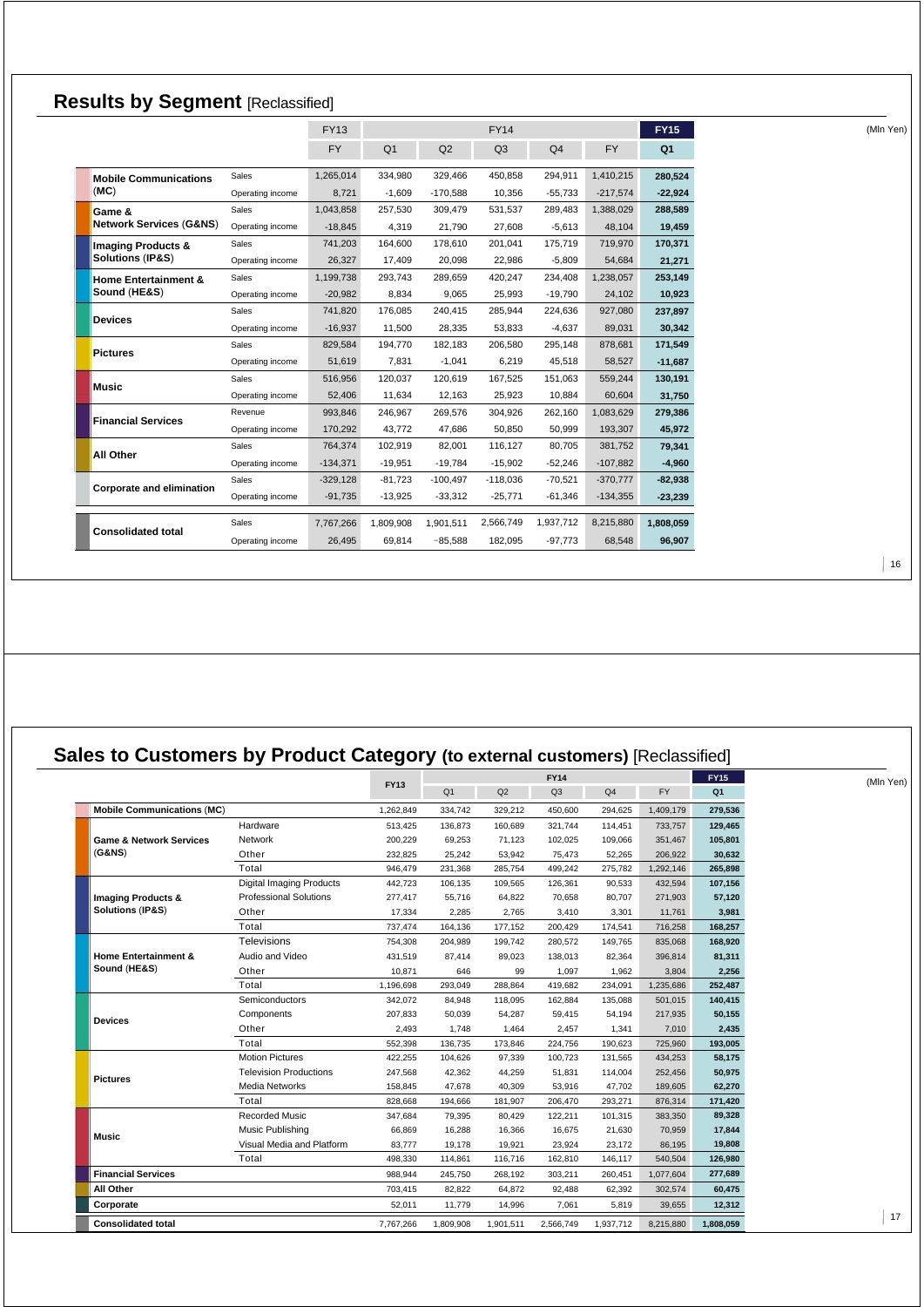

### **Unit Sales for Key Electronics Products (Quarterly Results)**

|                             |                | <b>FY14</b> |                |                |           |                |  |  |
|-----------------------------|----------------|-------------|----------------|----------------|-----------|----------------|--|--|
| <b>Consumer Electronics</b> | Q <sub>1</sub> | Q2          | Q <sub>3</sub> | Q <sub>4</sub> | <b>FY</b> | Q <sub>1</sub> |  |  |
| <b>Smartphones</b>          | 9.4            | 9.9         | 11.9           | 7.9            | 39.1      | 7.2            |  |  |
| <b>Digital Cameras</b>      | 2.2            | 2.2         | 2.6            | 1.5            | 8.5       | 1.7            |  |  |
| <b>LCD TVs</b>              | 3.6            | 3.6         | 4.7            | 2.7            | 14.6      | 2.6            |  |  |
| Game                        |                |             |                |                |           |                |  |  |
| PS <sub>4</sub>             | 2.7            | 3.3         | 6.4            | 2.4            | 14.8      | 3.0            |  |  |
|                             |                |             |                |                |           |                |  |  |

 $|19$ 

(Mln units)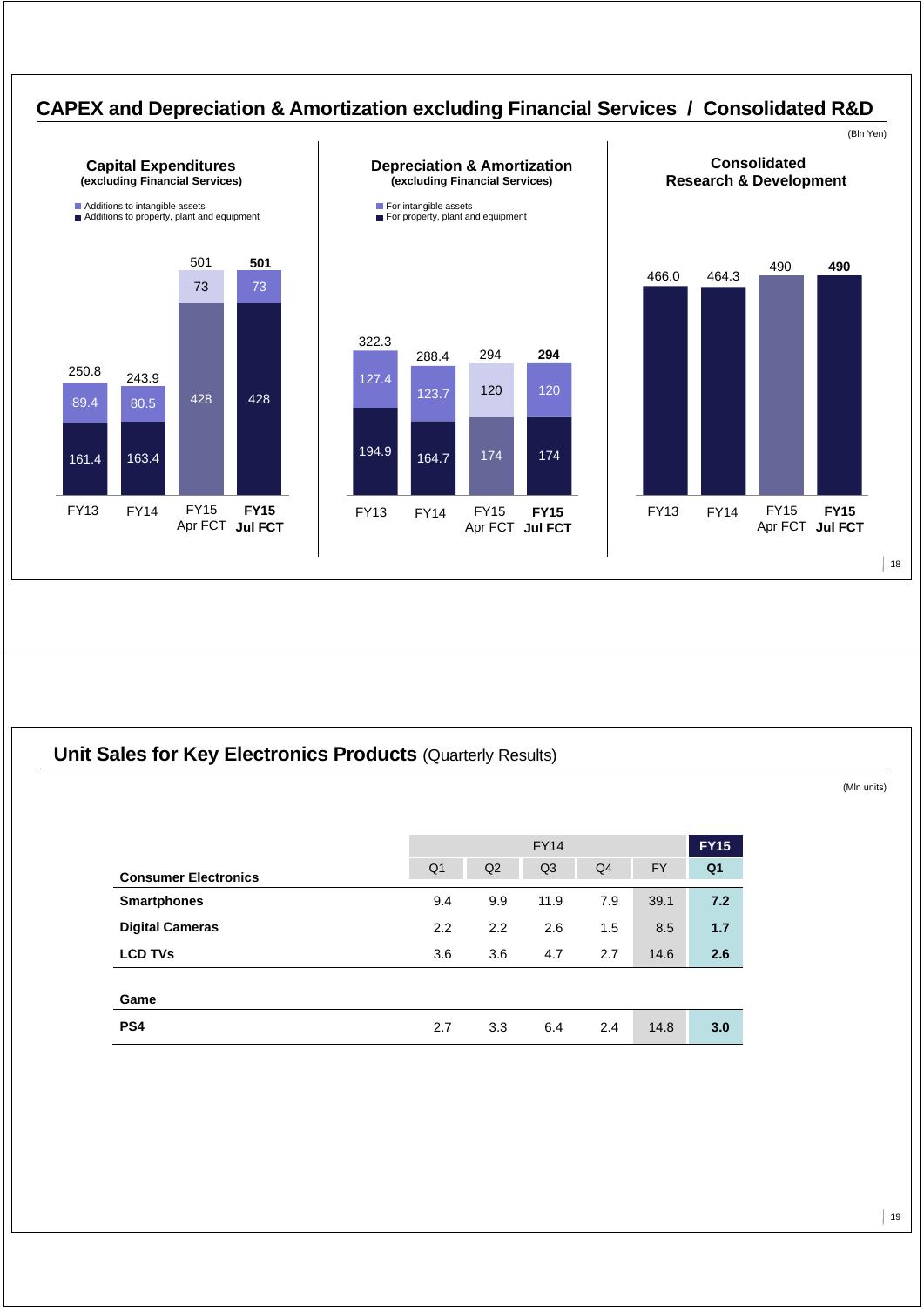# **Unit Sales for Key Electronics Products** (Annual Forecast)

(Mln units)

|                             | <b>FY13</b> | <b>FY14</b> | <b>FY15</b>      |                 |
|-----------------------------|-------------|-------------|------------------|-----------------|
| <b>Consumer Electronics</b> |             |             | <b>April FCT</b> | <b>July FCT</b> |
| <b>Smartphones</b>          | 39.1        | 39.1        | 30               | 27              |
| <b>Digital Cameras</b>      | 11.5        | 8.5         | 5.7              | 5.9             |
| <b>LCD TVs</b>              | 13.5        | 14.6        | 11.5             | 11.5            |
| Game                        |             |             |                  |                 |
| PS <sub>4</sub>             | 7.5         | 14.8        | 16               | 16.5            |

 $\vert$  20

# **Segment and Category Realignment**

| FY2014 | Mobile Communications (MC)             |                                            | Mobile Communications (MC)          | FY2015 |
|--------|----------------------------------------|--------------------------------------------|-------------------------------------|--------|
|        | Game & Network Services (G&NS)         | So-net Corporation<br>and its subsidiaries | Game & Network Services (G&NS)      |        |
|        |                                        |                                            | Hardware                            |        |
|        | Imaging Products & Solutions (IP&S)    |                                            | Network                             |        |
|        | <b>Digital Imaging Products</b>        |                                            | Other                               |        |
|        | <b>Professional Solutions</b><br>Other |                                            | Imaging Products & Solutions (IP&S) |        |
|        |                                        |                                            | <b>Digital Imaging Products</b>     |        |
|        | Home Entertainment & Sound (HE&S)      |                                            | <b>Professional Solutions</b>       |        |
|        | <b>Televisions</b>                     |                                            | Other                               |        |
|        | Audio and Video                        |                                            | Home Entertainment & Sound (HE&S)   |        |
|        | Other                                  |                                            | <b>Televisions</b>                  |        |
|        | Devices                                |                                            | Audio and Video                     |        |
|        | Semiconductors                         | Pre-installed                              | Other                               |        |
|        | Components                             | automotive audio<br>products               |                                     |        |
|        | Other                                  |                                            | <b>Devices</b>                      |        |
|        | Pictures                               |                                            | Semiconductors                      |        |
|        | <b>Motion Pictures</b>                 |                                            | Components                          |        |
|        | <b>Television Production</b>           |                                            | Other                               |        |
|        | Media Networks                         |                                            | Pictures                            |        |
|        |                                        |                                            | <b>Motion Pictures</b>              |        |
|        | Music                                  |                                            | <b>Television Production</b>        |        |
|        | <b>Recorded Music</b>                  |                                            | <b>Media Networks</b>               |        |
|        | Music Publishing                       |                                            | Music                               |        |
|        | Visual Media and Platform              | Disc manufacturing                         | <b>Recorded Music</b>               |        |
|        |                                        | business in Japan                          | Music Publishing                    |        |
|        | <b>Financial Services</b>              |                                            | Visual Media and Platform           |        |
|        | All Other                              |                                            |                                     |        |
|        |                                        |                                            | <b>Financial Services</b>           |        |
|        |                                        |                                            | All Other                           |        |